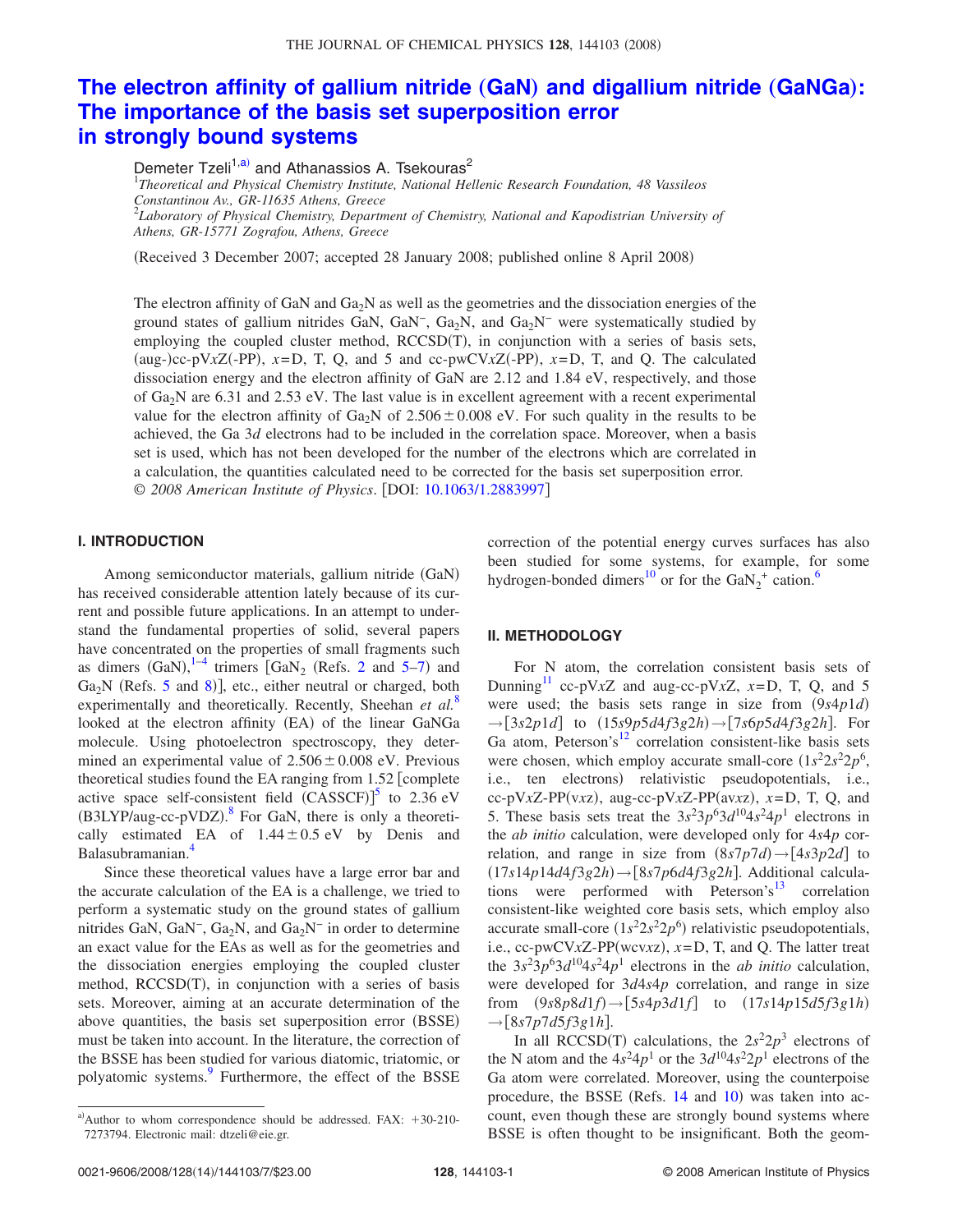etries and the dissociation energies were BSSE corrected, i.e., geometric optimization with respect to the BSSE corrected energy.

In order to evaluate our RCCSD(T), which is a singlereference method, we checked the single  $(t_1)$  and the double  $(t_2)$  amplitudes and the  $T_1$  diagnostic because large amplitudes<sup>15</sup> and the  $T_1$  diagnostic<sup>16</sup> can usually be thought as an indicator of a multireference system. In all calculations, the  $t_1$  and  $t_2$  amplitudes were very small. In most cases, they were less than 0.05. Only in a few calculations on  $Ga<sub>2</sub>N$ ,  $t<sub>1</sub>$ was about 0.1 and in a few calculations on GaN and GaN−, *t*<sup>1</sup> was about 0.2. Moreover, the  $T_1$  diagnostic is about 0.02 or less in most calculations with the exception of the calculations of  $Ga_2N$  using the (aug)-cc-pVnZ(-PP) basis sets and correlating the  $4s^24p^1$  electrons of Ga (Table [I](#page-2-0)) where  $T_1$  is about 0.04. Furthermore, the  $T_1$  of the calculations of the GaN<sup>-</sup> anion are about 0.07 using the (aug)-cc-pVnZ(-PP) basis sets correlating the  $4s^24p^1$  electrons of Ga (Table [I](#page-2-0)) and about 0.05 using the  $(aug)-cc-p(wC)VnZ(-PP)$  basis sets correlating the  $3d^{10}4s^24p^1$  electrons of Ga (Table [II](#page-3-0)).

Complete basis set (CBS) limit values were estimated using the formula<sup>17</sup>  $y=y_{\text{CBS}}+Be^{-Cx}$ , where *x* is the cardinal basis set number  $(x=2, 3, 4, \text{ and } 5)$  and *B* and *C* are fitting constants.

All calculations were carried out with the MOLPRO suite of codes.<sup>18</sup>

#### **III. RESULTS AND DISCUSSION**

The ground states of the  $Ga_2N(\tilde{X}^2\Sigma_u^+)$ ,  $Ga_2N^-(\tilde{X}^1\Sigma_g^+)$ GaN( $X$ <sup>3</sup> $\Sigma$ <sup>-</sup>), and GaN<sup>-</sup>( $X$ <sup>2</sup> $\Sigma$ <sup>+</sup>) species were optimized for three kinds of basis sets, cc-pV $xZ_N$ /cc-pV $xZ$ -PP<sub>Ga</sub>,  $x=2-5$ (v*xz*), aug-cc-pV*xZ*<sub>N</sub>/aug-cc-pV*xZ*-PP<sub>Ga</sub>, *x*=2–5 (av*xz*), and cc-pV $xZ_N$ /cc-pwCV $xZ$ -PP<sub>Ga</sub>,  $x=2-4$  (wcv*xz*) correlating the  $(2s^2 2p^3)_{\text{N}}$  and  $(4s^2 4p^1)_{\text{Ga}}$  electrons [small valence space (s calculations)] or correlating the  $(2s^2 2p^3)_N$  and  $(3d^{10}4s^24p^1)_{Ga}$  electrons [large valence space (1 calculations)]. The Ga–N bond length *R*, the dissociation energy  $D_e$ , and the adiabatic electron affinity *EA* of the ground states of the four molecules of the s calculations are given in Table [I](#page-2-0) and those of the l calculations are given in Table [II.](#page-3-0) The CBS limit of all calculated values for each kind of basis set is also given. Additionally, the BSSE corrected quantities are also computed. The adiabatic  $EA<sub>BSSE</sub>$  is the difference of the minima (at  $R_{\text{BSSE}}$ ) of the BSSE corrected absolute energy of anion and molecule. The  $R$ ,  $D_e$ , and  $EA$  with respect to the basis set size of the  $Ga<sub>2</sub>N$  and  $GaN$  molecules are plotted in Figs.  $1-6$  $1-6$ .

 $Geometries$ . Our best value for the  $Ga<sub>2</sub>N$  molecule is 1.767 Å [CBS limit of both wcvxz<sub>1</sub> and wcvxz<sub>1</sub>(BSSE) calculations] (see Table [II](#page-3-0)). In Fig. [1](#page-4-0) and Table [II,](#page-3-0) it is shown clearly that the *R* values of v*x*zl and av*x*zl, where the number of correlated electrons is higher than that for which the basis set is developed, do not converge. Moreover, the *R* values for  $x=4$  and 5 are shorter than our best result of 1.767 Å and in the augmented basis set are shorter by 0.01 Å. However, the BSSE corrected *R* values,  $R_{\text{BSE}}$ , of the l calculations of both v*x*z and av*x*z converge very well to the same CBS limit, which is only 0.003 Å longer than  $R = 1.767$  Å. This shows that the inclusion of the BSSE correction is necessary when the basis set is not developed for the number of correlated electrons.

Furthermore, the *R* and the  $R_{\text{BSSE}}$  values for both v*x*z<sub>s</sub> and av*xz* s calculations, where the basis sets are developed and used for  $4s4p$  correlation only (which is what s calculations do), converge to the same CBS limit which is elongated by 0.06 Å compared to our best *R* value (see Tables [I](#page-2-0) and [II](#page-3-0)). This fact shows clearly that the inclusion of the correlation of the 3*d* electrons is necessary. Note that the differences between the *R* and  $R_{\text{BSSE}}$  values for v*xz*<sub>s</sub>, av*xz*<sub>s</sub>, and wcv*xz*<sub>1</sub> calculations are one order of magnitude smaller compared to those for v*x*z<sub>\_</sub>l and av*x*z<sub>\_</sub>l. This shows that the BSSE becomes large when the basis set is not appropriate for the number of the correlating electrons but is not affected by the size of that number.

Wang and Balasubramanian<sup>5</sup> present *R* values of 1.725 (MP2), 1.736 (CCD), 1.767 (CASSCF), and 1.778 Å (B3LYP) using a medium core relativistic effective core potential (RECP) for Ga and N, a double zeta quality basis set for the 3*d*4*s*4*p* electrons of Ga and 2*s*2*p* electrons of N and keeping the 3*d* electrons inactive. Sheehan *et al.*[8](#page-6-5) give *R*  $= 1.784$  Å (B3LYP/aug-cc-pVDZ). Our best value for the Ga<sub>2</sub>N molecule is 1.767 Å [CBS limit of both wcvxz<sub>1</sub> and wcv*x*z\_l(BSSE) calculations].

For the Ga2N<sup>−</sup> anion, our best CBS limit for the *R* value is 1.781 Å, 0.014 Å larger than the corresponding value of the neutral molecule. There is a slight difference in the CBS limit of the *R* and  $R_{\text{BSSE}}$  values in the wcvxz<sub>1</sub> calculations which could be less if the corresponding quintuple zeta basis set were available. Previous studies<sup>5[,8](#page-6-5)</sup> gave *R* ranging from 1.749  $(CCD)^5$  $(CCD)^5$  to 1.797 Å (B3LYP).<sup>[8](#page-6-5)</sup> Tables [I](#page-2-0) and [II](#page-3-0) show clearly that, as in the case of the neutral  $Ga<sub>2</sub>N$ , the inclusion of the 3*d* electrons in the correlation is necessary, otherwise, there is an overestimation of the *R* distance by 0.06 Å. Moreover, they show that when the basis sets are used for more correlated electrons than the number of electrons for which they have been developed, an underestimation of the *R* distance in large basis sets  $(x=4 \text{ and } 5)$  by 0.01 Å occurs and the curves with respect to the basis set size do not converge. However, the BSSE correction improves these *R* values and the resulting CBS limit is only overestimated by 0.003 Å.

For the GaN and GaN<sup>−</sup> species, our best results of the *R* distances are the CBS limits of the wcvxz<sub>\_</sub>l(BSSE) calcula-tions, cf., 1.985 and 1.748 A, respectively (see Table [II](#page-3-0) and Fig. [2](#page-4-1)). The corresponding values of the vxz<sub>\_</sub>l(BSSE) and av*x*z\_l(BSSE) calculations are only slightly elongated by about 0.003 Å, while the values of the v*x*z<sub>1</sub> and av*x*z<sub>1</sub> calculations (which do not converge) are contracted up to 0.013 A. The CBS limits of both v*xz* s and av*xz* s calculations are larger than our best values by 0.06 or 0.07 Å for the GaN or GaN<sup>-</sup> species (see Tables [I](#page-2-0) and [II](#page-3-0)). The above observations lead us to the same conclusions as for the  $Ga<sub>2</sub>N$ and Ga<sub>2</sub>N<sup>−</sup> species with regards to the importance of including the 3*d* electrons in the correlation and the importance of the BSSE correction. The importance of the 3*d* electrons has been demonstrated also in the relevant InN molecule.<sup>19</sup>

Previous calculations<sup>1,[3,](#page-6-18)[4](#page-6-1)</sup> on the GaN molecule, using RECP or not, MRCISD, MRCPA-4, or DKCCSD(T), give *R*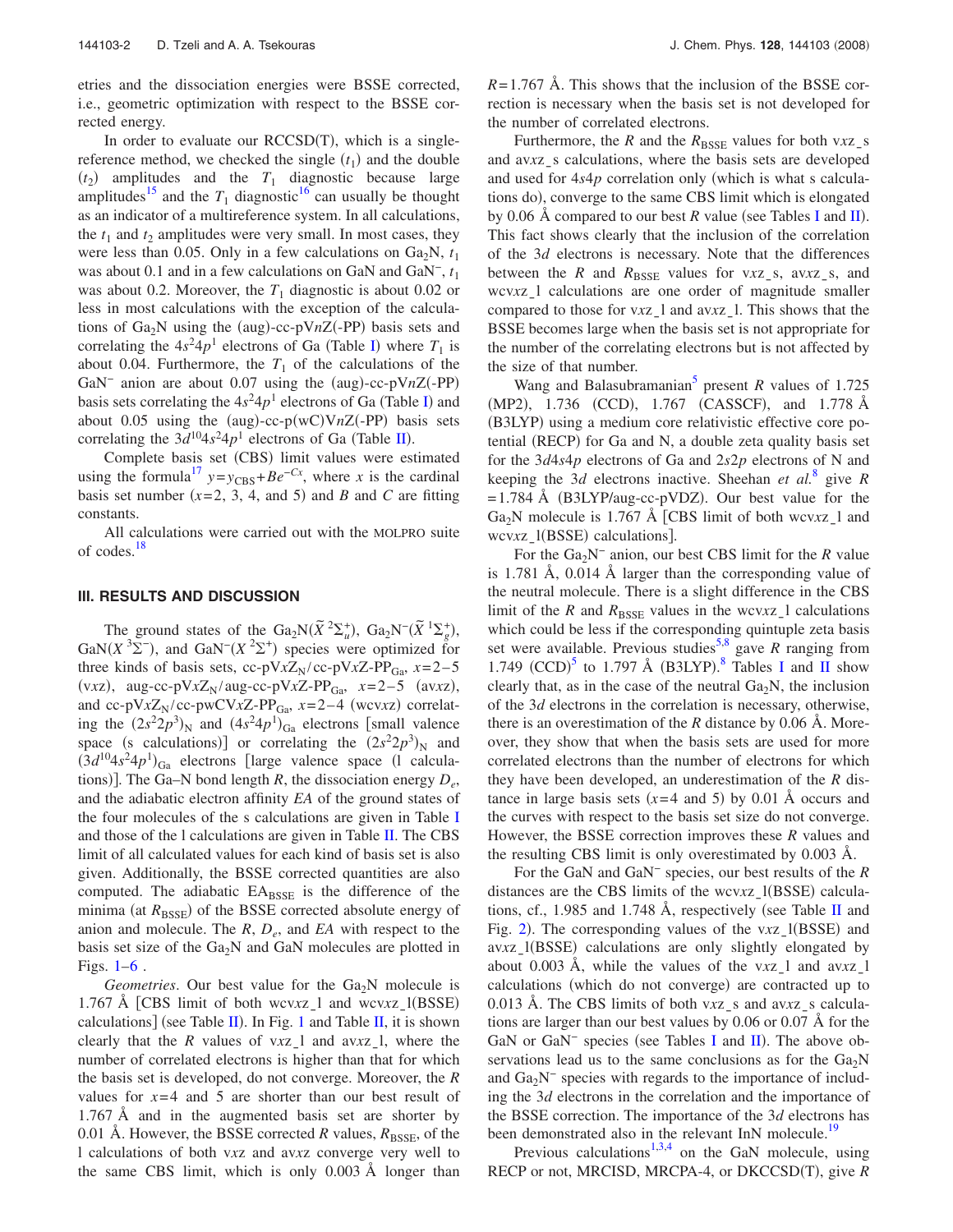|                         |             |                     |                | Ga <sub>2</sub> N <sup>-</sup> $(\widetilde{X}^{1}\Sigma_{e}^{+})$ |                                                            |                    |                         |                         |                                  |                |                |                              |                                                           |                    |
|-------------------------|-------------|---------------------|----------------|--------------------------------------------------------------------|------------------------------------------------------------|--------------------|-------------------------|-------------------------|----------------------------------|----------------|----------------|------------------------------|-----------------------------------------------------------|--------------------|
| Basis sets <sup>a</sup> | $-E$        | $\boldsymbol{R}$    | $R_{\rm BSSE}$ | $D_{e1}^{\ \ b}$                                                   | $D_{e1\mathrm{BSSE}}^{\phantom{e1\mathrm{B}}\phantom{e1}}$ | $D_{e2}^{\quad c}$ | EA                      | $\text{EA}_\text{BSSE}$ | $-\boldsymbol{E}$                | $\mathbb R$    | $R_{\rm BSSE}$ | ${D_{e1}}^{\rm d}$           | $D_{e1\mathrm{BSSE}}^{\phantom{e1\mathrm{B}}^\mathrm{d}}$ | $D_{e2}^{\quad e}$ |
| cc-pVDZ(-PP)            | 571.323 572 | 1.8417              | 1.846          | 4.815                                                              | 4.614                                                      | 3.417              | 2.242                   | 2.148                   | 571.405 960                      | 1.8527         | 1.858          | 7.264                        | 6.969                                                     | 4.551              |
| $cc-pVTZ(-PP)$          | 571.418 265 | 1.8262              | 1.828          | 5.562                                                              | 5.498                                                      | 3.720              | 2.425                   | 2.374                   | 571.507364                       | 1.8386         | 1.841          | 7.910                        | 7.796                                                     | 4.734              |
| $cc-pVQZ(-PP)$          | 571.441 210 | 1.8253              | 1.826          | 5.795                                                              | 5.773                                                      | 3.817              | 2.477                   | 2.448                   | 571.532 249                      | 1.8384         | 1.840          | 8.072                        | 8.021                                                     | 4.754              |
| $cc-pV5Z(-PP)$          | 571.448 313 | 1.8249              | 1.826          | 5.878                                                              | 5.869                                                      | 3.848              | 2.504                   | 2.487                   | 571.540 345                      | 1.8383         | 1.839          | 8.120                        | 8.095                                                     | 4.748              |
| CBS limit               |             | 1.8250              | 1.826          | 5.911                                                              | 5.91                                                       | 3.863              | 2.510                   | 2.50                    |                                  | 1.8383         | 1.839          | 8.133                        | 8.12                                                      | 4.751              |
|                         |             | ±0.0002             |                | $\pm 0.006$                                                        | ±0.01                                                      |                    | ±0.008                  | $\pm 0.01$              |                                  |                |                | ±0.004                       | ±0.01                                                     | $\pm 0.004$        |
| aug-cc-pVDZ(-PP)        | 571.341 411 | 1.8498              | 1.852          | 5.023                                                              | 4.927                                                      | 3.351              | 2.434                   | 2.403                   | 571.430 854                      | 1.8600         | 1.863          | 7.191                        | 7.065                                                     | 4.414              |
| aug-cc-pVTZ(-PP)        | 571.425 632 | 1.8309              | 1.832          | 5.689                                                              | 5.651                                                      | 3.749              | 2.483                   | 2.476                   | 571.516886                       | 1.8434         | 1.845          | 7.859                        | 7.813                                                     | 4.650              |
| aug-cc-pVQZ(-PP)        | 571.444 326 | 1.8270              | 1.828          | 5.856                                                              | 5.839                                                      | 3.837              | 2.507                   | 2.504                   | 571.536 451                      | 1.8403         | 1.841          | 8.040                        | 8.020                                                     | 4.715              |
| aug-cc-pV5Z(-PP)        | 571.449 693 | 1.8256              | 1.261          | 5.905                                                              | 5.899                                                      | 3.861              | 2.516                   | 2.515                   | 571.542 166                      | 1.8393         | 1.840          | 8.096                        | 8.087                                                     | 4.733              |
| CBS limit               |             | 1.8255              | 1.826          | 5.918                                                              | 5.92                                                       | 3.866              | 2.525                   | 2.52                    |                                  | 1.8393         | 1.840          | 8.114                        | 8.11                                                      | 4.740              |
|                         |             | ±0.0003             |                | ±0.004                                                             | ±0.01                                                      | $\pm 0.003$        | ±0.002                  |                         |                                  | ±0.0002        |                | ±0.004                       | ±0.01                                                     |                    |
| Expt. <sup>f</sup>      |             |                     |                |                                                                    |                                                            |                    | 2.506                   |                         |                                  |                |                |                              |                                                           |                    |
|                         |             |                     |                |                                                                    |                                                            |                    | ±0.008                  |                         |                                  |                |                |                              |                                                           |                    |
|                         |             | GaN $(X^3\Sigma^-)$ |                |                                                                    |                                                            |                    |                         |                         | GaN <sup>-</sup> $(X^2\Sigma^+)$ |                |                |                              |                                                           |                    |
|                         | $-\cal E$   | $\cal R$            | $R_{\rm BSSE}$ | $D_e^{\,g}$                                                        | $D_{e {\rm BSSE}}^{\qquad \  \  g}$                        | $\rm EA$           | $\text{EA}_\text{BSSE}$ | $-\cal E$               | $\cal R$                         | $R_{\rm BSSE}$ | $D_e^{\ h}$    | $D_{e {\rm BSSE}}^{~~\rm h}$ | EA                                                        | EA                 |
| cc-pVDZ(-PP)            | 312.863 853 | 2.0547              | 2.063          | 1.398                                                              | 1.304                                                      | 1.108              | 1.051                   | 312.904 570             | 1.8237                           | 1.830          | 2.713          | 2.563                        | $-0.208$                                                  |                    |
| cc-pVTZ(-PP)            | 312.931 800 | 2.0337              | 2.036          | 1.842                                                              | 1.812                                                      | 1.411              | 1.390                   | 312.983 645             | 1.8131                           | 1.815          | 3.176          | 3.124                        | 0.077                                                     |                    |
| cc-pVQZ(-PP)            | 312.949 032 | 2.0371              | 2.038          | 1.978                                                              | 1.968                                                      | 1.541              | 1.529                   | 313.005 645             | 1.8133                           | 1.814          | 3.318          | 3.297                        | 0.200                                                     |                    |
| cc-pV5Z(-PP)            | 312.954 526 | 2.0388              | 2.039          | 2.030                                                              | 2.026                                                      | 1.604              | 1.598                   | 313.013 468             | 1.8141                           | 1.815          | 3.372          | 3.362                        | 0.262                                                     |                    |
| CBS limit               |             | 2.040               | 2.038          | 2.049                                                              | 2.049                                                      | 1.650              | 1.64                    |                         | 1.814                            | 1.815          | 3.392          | 3.39                         | 0.308                                                     |                    |
|                         |             |                     | $\pm 0.001$    | $\pm 0.007$                                                        | ±0.006                                                     | $\pm 0.006$        | ±0.01                   |                         |                                  |                | $\pm 0.006$    | ±0.01                        | ±0.008                                                    |                    |
| aug-cc-pVDZ(-PP)        | 312.883 237 | 2.0764              | 2.081          | 1.672                                                              | 1.635                                                      | 1.371              | 1.333                   | 312.933 629             | 1.8410                           | 1.845          | 2.777          | 2.703                        | 0.266                                                     | $-0.517$           |
| aug-cc-pVTZ(-PP)        | 312.937 841 | 2.0465              | 2.049          | 1.940                                                              | 1.924                                                      | 1.582              | 1.570                   | 312.995 990             | 1.8218                           | 1.823          | 3.209          | 3.181                        | 0.313                                                     | $-0.297$           |
| aug-cc-pVQZ(-PP)        | 312.951 313 | 2.0419              | 2.043          | 2.019                                                              | 2.012                                                      | 1.629              | 1.624                   | 313.011 162             | 1.8174                           | 1.818          | 3.325          | 3.313                        | 0.323                                                     | $-0.223$           |
| aug-cc-pV5Z(-PP)        | 312.955 378 | 2.0405              | 2.041          | 2.045                                                              | 2.042                                                      | 1.644              | 1.642                   | 313.015 784             | 1.8160                           | 1.817          | 3.362          | 3.357                        | 0.326                                                     | $-0.190$           |
| CBS limit               |             | 2.0406              | 2.041          | 2.055                                                              | 2.054                                                      | 1.646              | 1.644                   |                         | 1.8158                           | 1.816          | 3.373          | 3.371                        | 0.326                                                     | $-0.176$           |
|                         |             | ±0.0004             |                | $\pm 0.002$                                                        | ±0.001                                                     | $\pm 0.003$        | ±0.004                  |                         | ±0.0002                          |                | ±0.004         | ±0.005                       |                                                           | $\pm 0.006$        |
| Expt. <sup>i</sup>      |             |                     |                |                                                                    |                                                            |                    |                         |                         |                                  |                |                |                              | 0.300                                                     | $<$ 0              |

<span id="page-2-0"></span>TABLE I. Absolute energies E (hartrees), Ga–N distance R (Å), dissociation energies  $D_e$  (eV), electron affinities EA (eV), and their BSSE corrected values  $R_{BSE}$  (Å),  $D_{e1BSE}$  (eV), and EA<sub>BSSE</sub> (eV) for Ga<sub>2</sub>N, Ga<sub>2</sub>N GaN, and GaN<sup>-</sup>. The  $(4s^24p^1)_{Ga}(2s^22p^3)_{N}$  electrons are correlated (s calculations).

<sup>a</sup>The part of the basis set on parenthesis corresponds to Ga, i.e., cc-pVDZ(-PP) means cc-pVDZ-PP<sub>Ga</sub>/cc-pVDZ<sub>N</sub>.

 ${}^{b}2Ga({}^{2}P) + N({}^{4}S)$ .  ${}^{c}Ga(^{2}P) + GaN(X \, {}^{3}\Sigma^{-}).$  ${}^{d}Ga(^{2}P) + Ga^{-}(^{3}P) + N(^{4}S)$ .  ${}^{\rm e}$ Ga(<sup>2</sup>*P*) + GaN<sup>-</sup>(X<sup>2</sup> $\Sigma$ <sup>+</sup>).

fReference [8.](#page-6-19)

 ${}^{g}Ga({}^{2}P) + N({}^{4}S)$ .

<sup>h</sup>Ga<sup>-</sup>(<sup>3</sup>*P*)+N(<sup>4</sup>*S*).<br><sup>i</sup>Reference [21.](#page-6-20)

144103-3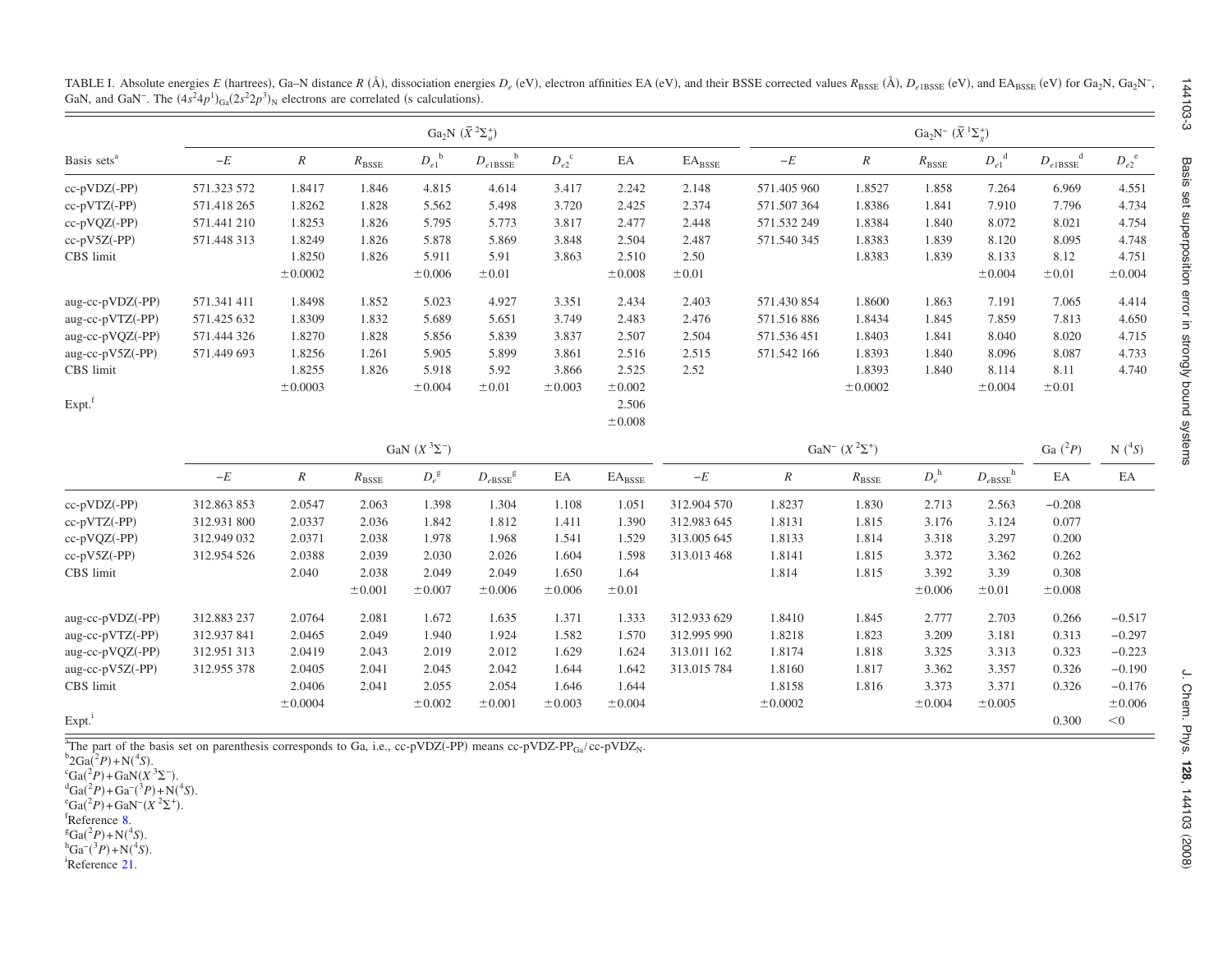<span id="page-3-0"></span>TABLE II. Absolute energies E (hartrees), Ga–N distance  $R(\hat{A})$ , dissociation energies  $D_{e1}$  (eV), electron affinities EA (eV), and their BSSE corrected values  $R_{\text{BSE}}$  (Å),  $D_{e1\text{BSE}}$  (eV), and EA<sub>BSSE</sub> (eV) for Ga<sub>2</sub>N, Ga<sub>2</sub>N<sup>-</sup>, GaN, and GaN<sup>-</sup>. The  $(3d^{10}4s^24p^1)_{Ga}(2s^22p^3)_N$  electrons are correlated (1 calculations).

|                         |             |                  |                  | Ga <sub>2</sub> N $(\widetilde{X}^2\Sigma_u^+)$ | Ga <sub>2</sub> N <sup>-</sup> $(\widetilde{X}^1\Sigma^+_{\rho})$ |        |                 |             |        |                  |                    |                        |
|-------------------------|-------------|------------------|------------------|-------------------------------------------------|-------------------------------------------------------------------|--------|-----------------|-------------|--------|------------------|--------------------|------------------------|
| Basis sets <sup>a</sup> | $-E$        | $\boldsymbol{R}$ | $R_{\rm{BSSE}}$  | $D_{e1}^{\ \ b}$                                | $D_{e1\text{BSSE}}^{\qquad b}$                                    | EA     | $EA_{\rm BSSE}$ | $-E$        | $\,R$  | $R_{\rm BSSE}$   | $D_{e1}^{\quad c}$ | $D_{e1BSSE}^{\quad c}$ |
| $cc-pVDZ(-PP)$          | 571.369 351 | 1.8084           | 1.819            | 5.101                                           | 4.763                                                             | 2.255  | 2.160           | 571.452 206 | 1.8204 | 1.832            | 7.547              | 7.114                  |
| $cc-pVTZ(-PP)$          | 571.583 874 | 1.7769           | 1.787            | 6.123                                           | 5.802                                                             | 2.461  | 2.412           | 571.674 311 | 1.7891 | 1.797            | 8.491              | 8.121                  |
| $cc-pVQZ(-PP)$          | 571.749 412 | 1.7602           | 1.776            | 6.421                                           | 6.123                                                             | 2.508  | 2.488           | 571.841 577 | 1.7730 | 1.789            | 8.724              | 8.406                  |
| $cc-pV5Z(-PP)$          | 571.927 473 | 1.7634           | 1.772            | 6.435                                           | 6.248                                                             | 2.542  | 2.530           | 572.020 879 | 1.7765 | 1.785            | 8.713              | 8.515                  |
| CBS limit               |             |                  | 1.770            |                                                 | 6.295                                                             | 2.544  | 2.54            |             |        | 1.784            |                    | 8.55                   |
|                         |             |                  |                  |                                                 | ±0.017                                                            | ±0.015 | ±0.01           |             |        | ±0.001           |                    | ±0.02                  |
| $aug-cc-pVDZ(-PP)$      | 571.395 419 | 1.8120           | 1.824            | 5.429                                           | 5.089                                                             | 2.443  | 2.410           | 571.485 186 | 1.8234 | 1.836            | 7.602              | 7.229                  |
| $aug-cc-pVTZ(-PP)$      | 571.601 652 | 1.7751           | 1.788            | 6.439                                           | 5.960                                                             | 2.511  | 2.505           | 571.693 915 | 1.7879 | 1.800            | 8.632              | 8.147                  |
| aug-cc-pVQZ(-PP)        | 571.763 404 | 1.7587           | 1.777            | 6.723                                           | 6.197                                                             | 2.533  | 2.540           | 571.856 495 | 1.7720 | 1.790            | 8.933              | 8.414                  |
| $aug-cc-pV5Z(-PP)$      | 571.936 130 | 1.7587           | 1.772            | 6.627                                           | 6.283                                                             | 2.549  | 2.556           | 572.029 806 | 1.7717 | 1.785            | 8.852              | 8.515                  |
| CBS limit               |             |                  | 1.771            |                                                 | 6.306                                                             | 2.555  | 2.564           |             |        | 1.784            |                    | 8.55                   |
|                         |             |                  | ±0.001           |                                                 | ±0.013                                                            | ±0.007 | ±0.002          |             |        | ±0.001           |                    | ±0.01                  |
| $cc-p(wC)VDZ(-PP)d$     | 571.811 392 | 1.7781           | 1.786            | 5.252                                           | 4.976                                                             | 2.279  | 2.186           | 571.895 148 | 1.7906 | 1.799            | 7.736              | 7.367                  |
| $cc-p(wC)VTZ(-PP)^d$    | 572.311 746 | 1.7703           | 1.773            | 5.942                                           | 5.852                                                             | 2.454  | 2.405           | 572.401 930 | 1.7826 | 1.786            | 8.326              | 8.186                  |
| $cc-p(wC)VQZ(-PP)^d$    | 572.449 204 | 1.7678           | 1.769            | 6.190                                           | 6.155                                                             | 2.511  | 2.483           | 572.541 473 | 1.7803 | 1.782            | 8.510              | 8.447                  |
| CBS limit               |             | 1.767            | 1.767            | 6.33                                            | 6.31                                                              | 2.54   | 2.53            |             | 1.779  | 1.781            | 8.59               | 8.57                   |
| Expt. <sup>e</sup>      |             |                  |                  |                                                 |                                                                   | 2.506  |                 |             |        |                  |                    |                        |
|                         |             |                  |                  |                                                 |                                                                   | ±0.008 |                 |             |        |                  |                    |                        |
|                         |             |                  |                  | GaN $(X^3\Sigma^-)$                             | GaN <sup>-</sup> $(X^2\Sigma^+)$                                  |        |                 |             |        |                  |                    |                        |
|                         | $-F$        | $R$ and $R$      | $R_{\text{max}}$ | $\mathbf{D}^{\text{f}}$                         | $D \sim$                                                          | FA     | $FA$ ----       | $-F$        | R      | $R_{\text{---}}$ | D <sup>g</sup>     | $D = -$ <sup>g</sup>   |

|                    | $-E$        | R      | $R_{\rm BSSE}$ | $D_e^{\text{f}}$ | $D_{e{\rm BSSE}}$ | EA         | $EA_{\rm BSSE}$ | $-E$        | R      | $R_{\rm BSSE}$ | $D_e^{\text{g}}$ | $D_{e{\rm BSSE}}^{\qquad \  g}$ |
|--------------------|-------------|--------|----------------|------------------|-------------------|------------|-----------------|-------------|--------|----------------|------------------|---------------------------------|
| $cc-pVDZ(-PP)$     | 312.883 518 | 2.0305 | 2.044          | 1.453            | 1.321             | 1.222      | 1.140           | 312.928 416 | 1.7874 | 1.799          | 2.866            | 2.653                           |
| $cc-pVTZ(-PP)$     | 313.009 111 | 1.9839 | 1.998          | 1.973            | 1.865             | 1.593      | 1.541           | 313.067 651 | 1.7612 | 1.768          | 3.473            | 3.313                           |
| $cc-pVQZ(-PP)$     | 313.096 054 | 1.9761 | 1.992          | 2.099            | 2.031             | 1.776      | 1.708           | 313.161 331 | 1.7449 | 1.758          | 3.669            | 3.533                           |
| $cc-pV5Z(-PP)$     | 313.188 030 | 1.9806 | 1.989          | 2.144            | 2.097             | 1.828      | 1.791           | 313.255 198 | 1.7458 | 1.754          | 3.708            | 3.624                           |
| CBS limit          |             |        | 1.989          |                  | 2.12              | 1.89       | 1.85            |             |        | 1.752          |                  | 3.66                            |
|                    |             |        | $\pm 0.001$    |                  | $\pm 0.01$        | $\pm 0.03$ | $\pm 0.01$      |             |        | ± 0.001        |                  | $\pm 0.01$                      |
| aug-cc-pVDZ(-PP)   | 312.905 965 | 2.0466 | 2.060          | 1.758            | 1.655             | 1.485      | 1.412           | 312.960 540 | 1.8013 | 1.813          | 2.973            | 2.796                           |
| aug-cc-pVTZ(-PP)   | 313.018 560 | 1.9922 | 2.009          | 2.117            | 1.977             | 1.771      | 1.715           | 313.083 646 | 1.7651 | 1.774          | 3.570            | 3.374                           |
| aug-cc-pVQZ(-PP)   | 313.101 903 | 1.9728 | 1.996          | 2.209            | 2.076             | 1.876      | 1.799           | 313.170 833 | 1.7462 | 1.761          | 3.762            | 3.553                           |
| $aug-cc-pV5Z(-PP)$ | 313.190 956 | 1.9761 | 1.990          | 2.197            | 2.113             | 1.883      | 1.833           | 313.260 158 | 1.7444 | 1.755          | 3.756            | 3.622                           |
| CBS limit          |             |        | 1.989          |                  | 2.127             | 1.90       | 1.84            |             |        | 1.752          |                  | 3.65                            |
|                    |             |        | ±0.001         |                  | ±0.004            | $\pm 0.02$ | $\pm 0.01$      |             |        | ± 0.001        |                  | $\pm 0.01$                      |
| $cc-p(wC)VDZ(-PP)$ | 313.103 340 | 1.9929 | 2.005          | 1.496            | 1.380             | 1.317      | 1.243           | 313.151 749 | 1.7523 | 1.762          | 3.018            | 2.828                           |
| $cc-p(wC)VTZ(-PP)$ | 313.374 430 | 1.9840 | 1.988          | 1.921            | 1.882             | 1.596      | 1.568           | 313.433 072 | 1.7484 | 1.752          | 3.446            | 3.379                           |
| $cc-p(wC)VQZ(-PP)$ | 313.448 654 | 1.9840 | 1.986          | 2.057            | 2.043             | 1.729      | 1.716           | 313.512 207 | 1.7476 | 1.749          | 3.595            | 3.568                           |
| CBS limit          |             | 1.984  | 1.985          | 2.12             | 2.12              | 1.85       | 1.84            |             | 1.747  | 1.748          | 3.68             | 3.67                            |
| Expt.              |             |        |                |                  |                   |            |                 |             |        |                |                  |                                 |

<sup>a</sup>The part of the basis set in parentheses corresponds to Ga, i.e., cc-pVDZ(-PP) means cc-pVDZ-PP<sub>Ga</sub>/cc-pVDZ<sub>N</sub>; cc-p(wC)VQZ(-PP) means cc-pwCVQZ-P $P_{Ga}/cc$ -pVQZ<sub>N</sub>.

 ${}^{b}2Ga({}^{2}P) + N({}^{4}S).$ <br> ${}^{c}Ga({}^{2}B) + G_{2}({}^{3}B).$ 

 ${}^{c}Ga(^{2}P) + Ga^{-}({}^{3}P) + N({}^{4}S).$ <br><sup>d</sup>The *D*-velves for Ge N.

The  $D_{e2}$  values for Ga<sub>2</sub>N with respect to Ga(<sup>2</sup>P)+GaN( $X$ <sup>3</sup> $\Sigma^-$ ) are 3.756 (x=D), 4.022 (T), 4.133(Q), 4.21 (CBS) eV. The  $D_{e2}$  values for Ga<sub>2</sub>N<sup>-</sup> with respect to Ga(<sup>2</sup>P)+GaN<sup>-</sup> $(X^2\Sigma^+)$  are 4.718  $(x=D)$ , 4.880 (T), 4.915 (Q), 4.92 (CBS) eV.

<sup>e</sup>Reference [8.](#page-6-5)

 ${}^{f}Ga(^{2}P) + N(^{4}S)$ .<br> ${}^{g}Ga^{-}({}^{3}B) + N(^{4}S)$ 

 $Ga^{-}(^{3}P) + N(^{4}S)$ .

values ranging from 1.964 to 2.060 Å compared to our 1.985 Å value. All previous calculations were carried out with smaller basis sets compared to ours of quintuple zeta quality and those which had a basis set of quadruple zeta quality did not correlate the 3*d* electrons of the Ga atom. For the GaN<sup>−</sup> anion, Denis and Balasubramanian<sup>4</sup> give *R*  $= 1.740$  Å, which is very close to our best value of 1.748 Å.

*Dissociation energies*. The dissociation energies *De*<sup>1</sup> of  $Ga_2N(\tilde{X}^2\Sigma_u^+)$  with respect to the atomic products  $2Ga(^2P)$  $+N(^{4}S)$  is 6.31 eV [CBS limit of wcvxz<sub>\_</sub>l(BSSE) calculation] and  $D_{e2}$  with respect to the GaN( $X^3\Sigma^-$ )+N(<sup>4</sup>S) is 4.21 eV (CBS limit of wcvxz<sub>1</sub>l calculation) (see Table [II](#page-3-0)). For the Ga<sub>2</sub>N<sup>-</sup> $(\tilde{X}^{-1}\Sigma_g^+)$  anion, the corresponding quantities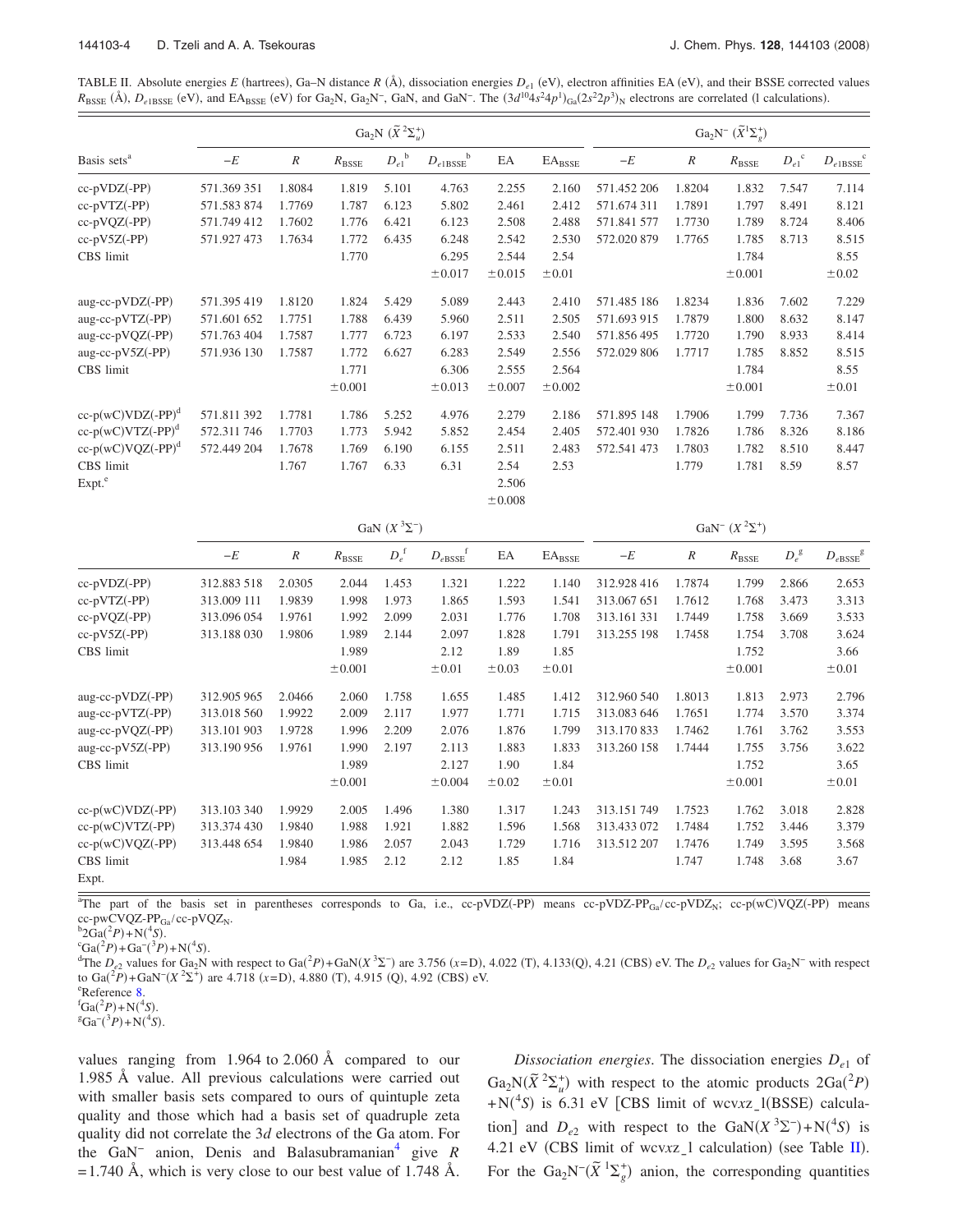144103-5 Basis set superposition error in strongly bound systems

<span id="page-4-0"></span>

FIG. 1. RCCSD(T) bond distance  $R(Ga-N)$  of  $Ga_2N$   $(\tilde{X}^2\Sigma_u^+)$  with respect to basis set size  $x$ ,  $x=2$ (double), 3(triple), 4(quadruple), 5(quintuple) for three types of basis sets, i.e., cc-pV*x*Z-PP<sub>Ga</sub>/cc-pV*x*Z<sub>N</sub> (v*xz*), aug-cc-pV*x*Z-PP<sub>Ga</sub>/ aug-cc-pV*x*Z<sub>N</sub> (av*xz*), and cc-pwCV*x*Z-PP<sub>Ga</sub>/cc-pV*x*Z<sub>N</sub> (wcvxz) correlating 11 electrons (s) or 31 electrons (l), without or with BSSE corrections (BSSE).

are  $D_{e1} = 8.57$  eV with respect to  $Ga(^{2}P) + Ga^{-}(^{3}P) + N(^{4}S)$ and  $D_{e2} = 4.92$  eV with respect to the GaN<sup>-</sup> $(X^2\Sigma^+) + N(^4S)$ . Wang and Balasubramanian $\overline{5}$  did a CCSD(T) single point calculation for the Ga<sub>2</sub>N molecule and found  $D_{e1} = 6.47$  eV close enough to our best CBS limit of 6.31 eV.

For the GaN and GaN<sup>−</sup> species, our best CBS limits of the  $D_e$  values are 2.12 and 3.67 eV, respectively (see Table [II](#page-3-0)). Previous calculations<sup>1,[3,](#page-6-18)[4](#page-6-1)</sup> on the GaN molecule, using RECP or not, MRCISD, MRCPA-4, or DKCCSD(T), gave *De* values smaller than ours ranging from 1.86 to 2.08 eV.

The depictions of the  $D_{e1}$  of Ga<sub>2</sub>N and  $D_e$  of GaN with respect to the size of the three basis sets, for two different numbers of correlated electrons and with or without BSSE corrections, are shown in Figs. [3](#page-4-2) and [4,](#page-4-3) respectively. Both figures have similar shapes. As can be seen from these fig-ures and Table [II,](#page-3-0) the CBS values of the wcvxz<sub>\_1</sub>(BSSE), wcv*xz*<sub>\_1</sub>, v*xz*<sub>\_1</sub>(BSSE) and av*xz*<sub>\_1</sub>(BSSE) calculations for

<span id="page-4-1"></span>

FIG. 2. RCCSD(T) bond distance  $R(Ga-N)$  of GaN  $(X^3\Sigma^-)$  with respect to basis set size *x*, for three types of basis sets, i.e., cc-pV $xZ$ -PP<sub>Ga</sub>/cc-pV $xZ_N$ (v*xz*), aug-cc-pV*x*Z-PP<sub>Ga</sub>/aug-cc-pV*x*Z<sub>N</sub> (av*xz*), and cc-pwCV*x*Z-PP<sub>Ga</sub>/  $cc-pVxZ_N$  (wcv*xz*) correlating 8 electrons (s) or 18 electrons (l), without or with BSSE corrections (BSSE).

<span id="page-4-2"></span>

FIG. 3. RCCSD(T) dissociation energy with respect to the atomic products,  $D_{e1}$  of Ga<sub>2</sub>N  $(\tilde{X}^2 \Sigma_u^+)$  vs basis set size *x*, for three types of basis sets, i.e.,  $cc-pVxZ-PP_{Ga}/cc-pVxZ_N$  (vxz), aug-cc-pVxZ-PP<sub>Ga</sub>/aug-cc-pVxZ<sub>N</sub> (avxz), and cc-pwCV*x*Z-PP<sub>Ga</sub>/cc-pV*x*Z<sub>N</sub> (wcv*xz*) correlating 11 electrons (s) or 31 electrons (l), without or with BSSE corrections (BSSE).

all  $D_{e1}$ ,  $D_{e2}$ , and  $D_e$  for each of all four species,  $Ga_2N$ ,  $Ga<sub>2</sub>N<sup>-</sup>$ , GaN, and GaN<sup>-</sup> are almost identical; they do not differ by more than  $0.02$  eV. In contrast, in all four species, the values of the v*x*z<sub>1</sub> and av*x*z<sub>1</sub> calculations (which do not converge) are larger than the CBS limit of the wcvxz\_l by up to 0.4 eV for  $x=4$  or 5. This fact shows clearly the importance of the BSSE correction when the basis set is not appropriate for the number of electrons which are correlated. The CBS limits of both v*xz*<sub>s</sub> and av*xz*<sub>s</sub> calculations are smaller than the best values by up to  $0.4 \text{ eV}$  (see Tables [I](#page-2-0) and  $\text{II}$  $\text{II}$  $\text{II}$ ), showing the importance of the inclusion of the 3*d* electrons in the correlation energy.

*Electron affinities*. Previously calculated EA values of  $Ga<sub>2</sub>N$ , which varied over a wide range from 1.52 to 2.36 eV, made a systematic theoretical study of EA necessary and challenging. Wang and Balasubramanian<sup>3</sup> did B3LYP, MP2, CCD, CASSCF, and single point  $MRSDCI(+Q)$  calculations

<span id="page-4-3"></span>

FIG. 4. RCCSD(T) dissociation energy  $D_e$  of GaN  $(X^3\Sigma^-)$  with respect to basis set size *x*, for three types of basis sets, i.e., cc-pV $xZ$ -PP<sub>Ga</sub>/cc-pV $xZ_N$ (v*xz*), aug-cc-pV*x*Z-PP<sub>Ga</sub>/aug-cc-pV*x*Z<sub>N</sub> (av*xz*), and cc-pwCV*x*Z-PP<sub>Ga</sub>/  $cc-pVxZ_N$  (wcv*xz*) correlating 8 electrons (s) or 18 electrons (l), without or with BSSE corrections (BSSE).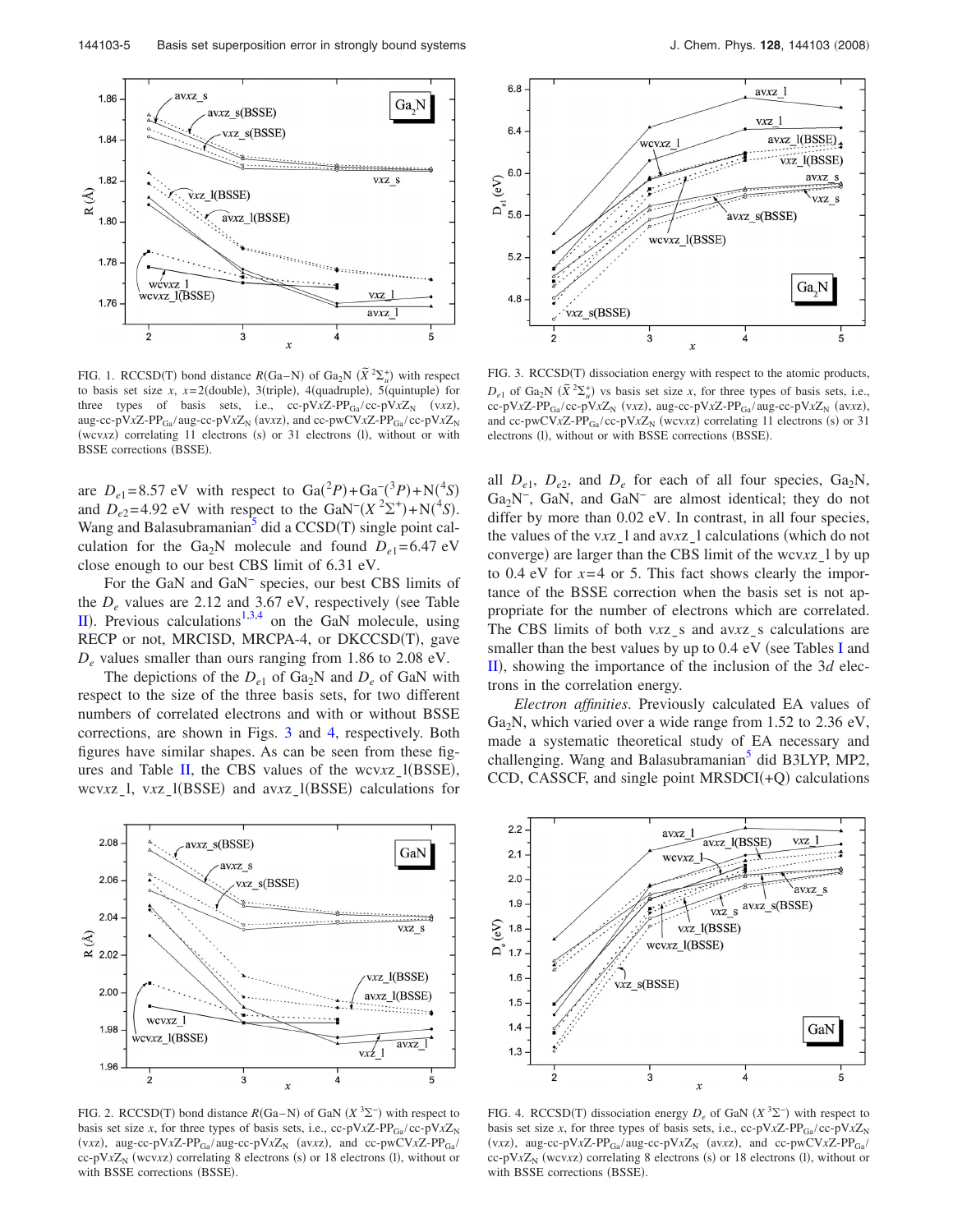<span id="page-5-1"></span>

FIG. 5. RCCSD(T) electron affinity EA of  $Ga<sub>2</sub>N$  with respect to basis set size *x*, for three types of basis sets, i.e., cc-pV*x*Z-PP<sub>Ga</sub>/cc-pV*x*Z<sub>N</sub> (v*xz*), aug-cc-pV*x*Z-PP<sub>Ga</sub>/ aug-cc-pV*x*Z<sub>N</sub> (av*xz*), and cc-pwCV*x*Z-PP<sub>Ga</sub>/cc-pV*x*Z<sub>N</sub> (wcvxz) correlating 11 electrons (s) or 31 electrons (l), without or with BSSE corrections (BSSE).

using a medium core RECP for Ga and N, a double zeta quality basis set for the 3*d*4*s*4*p* electrons of Ga and 2*s*2*p* electrons of N and they kept the 3*d* electrons inactive. Their EAs were 1.99, 1.96, 1.80, 1.52, and 1.72(1.68) eV, respectively. Sheehan *et al.*<sup>[8](#page-6-5)</sup> did a density functional theory calculation and found an EA of 2.36 eV at the B3LYP/aug-ccpVDZ level close enough to their experimental value of  $2.506 \pm 0.008$  $2.506 \pm 0.008$  eV (Ref. 8) and to our theoretical value of  $2.53$  eV (see below).

The EA of the Ga<sub>2</sub>N molecule is given in Tables [I](#page-2-0) and [II](#page-3-0) and it is depicted in Fig. [5.](#page-5-1) Our best CBS limit is that of the wcvxz\_l(BSSE) calculations, 2.53 eV, which is in very good agreement with the experimental value of Sheehan *et al.*<sup>[8](#page-6-5)</sup>  $2.506 \pm 0.008$  eV (photoelectron spectroscopy). It is interesting that all eight types of calculations converged to similar CBS limits ranging from 2.51 to 2.56 eV. In the case of the *vxz*<sub>1</sub> and av*xz*<sub>1</sub> calculations, the results are good because

<span id="page-5-0"></span>

FIG. 6. RCCSD(T) electron affinity EA of GaN with respect to basis set size *x*, for three types of basis sets, i.e., cc-pV*x*Z-PP<sub>Ga</sub>/cc-pV*x*Z<sub>N</sub> (v*xz*), aug-cc-pV*x*Z-PP<sub>Ga</sub>/ aug-cc-pV*x*Z<sub>N</sub> (av*xz*), and cc-pwCV*x*Z-PP<sub>Ga</sub>/cc-pV*x*Z<sub>N</sub> (wcvxz) correlating 8 electrons (s) or 18 electrons (l), without or with BSSE corrections (BSSE).

both  $Ga_2N$  and  $Ga_2N^-$  species present the same BSSE, resulting in the elimination of the errors. It seems that the inclusion of the 3*d* electrons correlation is unnecessary, but this is not known *a priori*.

For GaN, previous work of Denis and Balasubramanian<sup>4</sup> gave an estimated EA of  $1.44 \pm 0.5$  eV with a large error bar. Our best result of the EA is 1.84 eV. This number corresponds to the CBS limit of the wcvxz<sub>\_</sub>l(BSSE), wcvxz<sub>\_</sub>l, v*x*z<sub>\_</sub>l(BSSE), and av*xz*<sub>\_</sub>l(BSSE) calculations (see Table [II](#page-3-0) and Fig. [6](#page-5-0)). The vxz<sub>\_</sub>l and avxz<sub>\_</sub>l calculations converge to CBS values only because the BSSEs of the calculations on the GaN and GaN<sup>−</sup> species are almost counterbalanced. However, they are enlarged by 0.05 eV, while the CBS limits of both v*x*z<sub>s</sub> and av*x*z<sub>s</sub> calculations are smaller by 0.2 eV.

#### **IV. CONCLUSIONS**

Since previous theoretical EA values of  $Ga<sub>2</sub>N$  and  $GaN$ cover a wide range and the accurate calculation of the EA is a challenge, we carried out RCCSD(T) calculations on both neutral GaNGa and GaN as well as their negative ions, employing a series of basis sets (from double to quintuple zeta quality) augmented or not, weighted core or not, correlating the  $(2s^2 2p^3)_N + (4s^2 4p^1)_{Ga}$  or  $(2s^2 2p^3)_N + (3d^{10} 4s^2 4p^1)_{Ga}$ electrons, and taking into account the BSSE corrections or not. Our conclusions are summarized as follows:

- $(1)$ (a) For the  $Ga_2N(\tilde{X})^2\Sigma_u^+$  molecule, our final values for the bond distances, the dissociation energies with respect to the atomic products  $(D_{e1})$  and to  $GaN+Ga$  $(D_{e2})$ , and the EA are  $R_{Ga-N} = 1.767 \text{ Å}, D_{e1} = 6.31 \text{ eV},$  $D_{e2}$ =4.21 eV, and EA=2.53 eV. The last value is in excellent agreement with the experimental value of 2.506 ± 0.008 eV.<sup>8</sup> (b) For the  $Ga_2N^{-}(\tilde{X}^{-1}\Sigma_g^+)$  anion, the corresponding values are  $R_{Ga-N} = 1.781 \text{ Å}, D_{e1}$  $= 8.57$  eV (with respect to Ga+Ga<sup>-</sup>+N), and  $D_{e2}$  $= 4.92$  eV (with respect to GaN<sup>-</sup>+Ga). (c) For the diatomic species, our final results are  $R_{Ga-N} = 1.985 \text{ Å}$ ,  $D_e = 2.12$  eV, and EA= 1.84 eV for GaN( $X^3\Sigma^-$ ), and  $R_{\text{Ga-N}} = 1.748 \text{ Å}$  and  $D_e = 3.67 \text{ eV}$  for GaN<sup>-</sup> $(X^2\Sigma^+)$ .
- $(2)$  The inclusion of the 3*d* electron correlation is necessary. There are significant differences in the calculated *R* and  $D_e$  values in all systems investigated and in the EA of GaN, between the results obtained when the 3*d* electrons are correlated and those without the 3*d* electrons correlated. In the case of the EA of  $Ga<sub>2</sub>N$ , the correlation of 3*d* electrons seems unnecessary only because of cancellation of errors.
- $(3)$  It is necessary to use a basis set developed for correlating the 3*d* electrons. The use of basis sets, irrespective of size, developed for fewer correlated electrons results in overestimation or underestimation of calculated quantities which do not converge as a function of basis set quality. $20$  BSSEs are then large, as observed in the present study, yet, in strongly bound systems such corrections are customarily ignored. This study shows that BSSE corrections in these cases do yield the correct values.